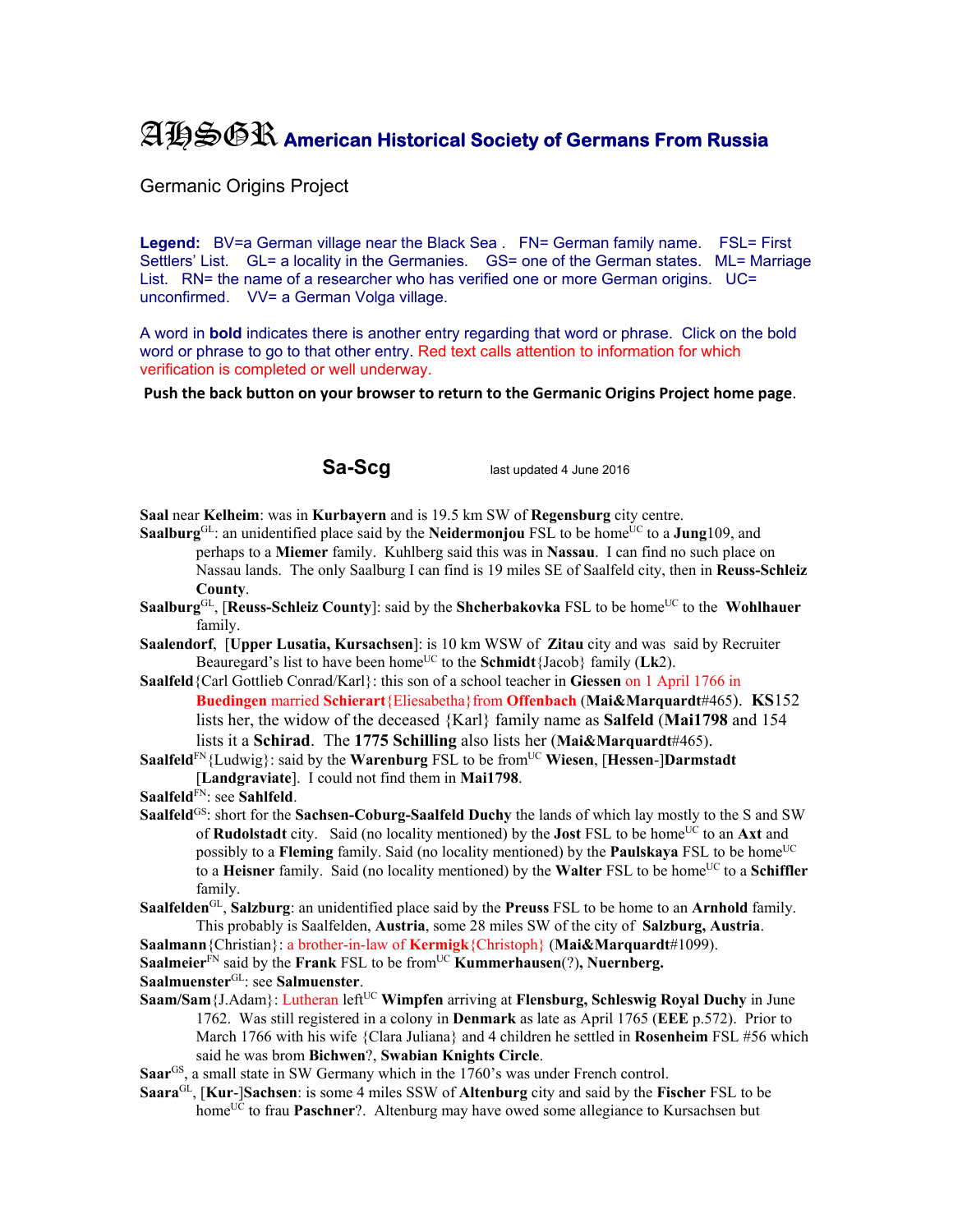everything I can find says it and Gotha Duchy were ruled independently by the same family from 1675-1825, so it seems odd to see Saara said here to be part of [**Kur**-]**sachsen**.

- [**Nassau-**]**Saarbruecken** GS: in the 1760's it was the seat of the Counts of **Nassau-Saarbruecken**, who held extensive lands from Bous on the W to Bexbach on the E, and from Berschweiler on the N to Ensheim on the S, along and between the Saar and Blies rivers, so this reference might be to the city or the whole County. None of the following references menton a locality: said by the **Kratzke** FSL to be home<sup>UC</sup> to a **Mueller/Miller** family. Said by the **Leichtling** FSL to be home<sup>UC</sup> to a **Mulidar**? family. Said by the **Louis** FSL to be home<sup>UC</sup> to a **Schoenberger** family. Said by the **Urbach** FSL to be home<sup>UC</sup> to frau **Pister**. The city is some 97 miles SW of **Frankfurt-am-Main**.
- **Saarbruecken**, **Pfalz**: is some 12 miles W of **Zweibruecken** city, and said by the 1816 **Glueckstal** census to be home<sup>UC</sup> to the **Beck** family. This is the same city mentioned in the previous entry, except 50 years later.
- Saarburg<sup>GL</sup>, Kurtrier: is some 10 miles SSW of Trier city. Said by the Cheisol FSL to be home<sup>UC</sup> to **Becker**, **Bersch**/**Bertsch**, **Gaenseblum**/**Gaensenblum**, **Husch**/**Kusch**, **Nicholas**/**Nikolai**, **Nussbaum**, **Ort**/**Orth**, **Schmidt**, **Spiess**, **Thome**, **Tierry**/**Tire**, and **Werner** families. Said by the **Louis** FSL to be home<sup>UC</sup> to **Dening**, and **Gaenseblum** families including frau **Marx**. Said by the **Mariental FSL to be home<sup>UC</sup> to a Telf** family.
- **Saarburg**, [**Kurtrier**]: Darrell **Burghardt** says he found a record here for the birth of the "**Dreher**" son (**Mariental** FSL #39), Franz Jacob **Gironimi**.
- **Saarburg** [**Amt**], **Elsass**-**Lothringen**: was 14 miles W of **Zabern** (nka Saverne).
- **Saargemuend**GL, **Lothringen**: now called **Sarreguemines** in the **Lorraine** some 9 miles SSE of **Saarbruecken**. Said by the **Louis** FSL to be homeUC to **Krause**, **Lich**, **Lick**, **Pink**, **Schlosser**, and **Schuber** families. Said by the **Mariental** FSL to be home<sup>UC</sup> to the wife (no family name given) of Herr **Zimmermann**, as well as to **Bach**, **Staub**, and **Tihl** families.
- Saarland<sup>GS</sup>: the current German state to the SE of **Luxembourg**.
- **Saarlouis**<sup>GL</sup>, see **Louis**. Said by the **Kamenka** FSL to be home<sup>UC</sup> to a **Schmidt** family.
- **Saarlouis**, **Lothringen**, **Frankreich**: is 27 miles WNW of **Zweibruecken**, and said by the **Cheisol** FSL to be homeUC to a**Bach** and **Krewelldinger**/**Krehfeldinger** families.
- **Saarunion** [Amt]<sup>GL</sup>, [Oberamt], Zabern, Elsass: is now Sarre-Union some 17 miles NW of **Zabern**/Saverne city and was a District administrative center.
- **Sabawa**GL, **Stojanow** (Catholic Parish), **Galicia**: is SE of **Josefow**, and some 4 miles WNW of **Stojanow** town. Also spelled **Zabawa**.
- **Sabawe**: aka **Sabawe**(?) and the **GCRA** found it associated with a **Kaercher** family in 1803.
- **Sabawo**GL: aka **Sabawe**?
- **Sabelfeld**{Andreas}: married **von Hess**{A.Elisabeth} 17 July 1766 in **Luebeck** (**Mai&Marquardt**#190). Not found in **T**. By17 Aug 1767 he, wife **Geiss**?{A.Elisabeth}, and 4 children ages 4 months to 18 years had settled at **Katharinenstadt** FSL #161, he said to be from **Nassau-Usingen**. **Die Luebecker Traulisten** has her as a von **Hesz** (**Ka**161). By 1798 {Andreas} had died and she was still living in **Katharinenstadt** as a relatively young **Sabelfeld** widow (**Mai1798**:Ka106).
- **Sachs**FN: said by the **Goebel** FSL to be fromUC **Attaching, Wuerzburg**. Later spelled **Sack** (**Mai1798**:Mv1788, Se27). His wife's maiden name is given as **Vierschenk** in the **Goebel** FSL and as **Henecker** in the 1798 **Goebel** census (**Mai1798**:Se27).
- **Sachs**FN: said by the **Kano** FSL to be from<sup>UC</sup> [Anhalt-]**Koethen** [Principality] (no locality mentioned). For 1786 see **Mai1798**:Mv1150.
- **Sachs**{Friederica/Friedrica/Friederika}: married **Hesler**{J.Peter} 15 July 1766 in **Luebeck (Mai&Marquardt**#178). **KS**134 has **Hessler** and {Friederika}. Later in 1766 {Peter & Friedrica} took transport in **Oranienbaum** for the **Volga** on which trip he died (**T**3974-3975). Not found in any later source.
- **Sachs**FN: this family name was found recorded in **Schotten** parish records for many years prior to 1767; see **Flegel** trip.
- **Sachs**FN: also see **Sachse**.
- **Sachse/Sachs**FN: said by the **Katharinenstadt** FSL to be fromUC **Dresden, Sachsen** with a **Winter** wife fromUC **Anhalt-Zerbst**. Later spelled **Sachs**.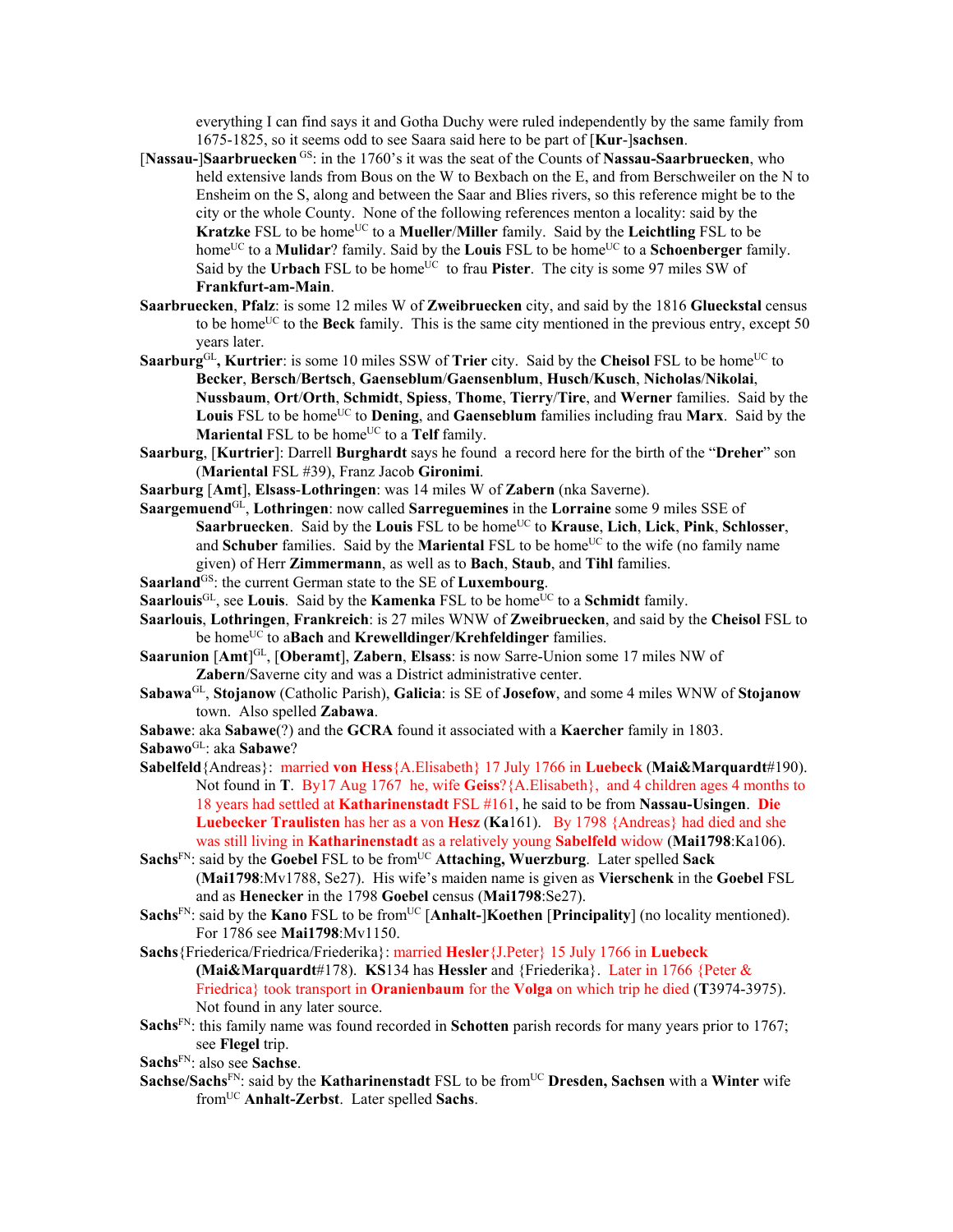- **Sachse**{J.Heinrich}: married **Knittel**{Charlotte Sophie Wilhelmine} in **Rosslau** 22 Sept 1765 (**Mai&Marquardt**#190 & **KS**138). **KS**138 spelled her family name **Keitel**. Not found in **Kulberg** or in **T**. By 27 Aug 1766 {Heinrich & Sophia} with no children had settled at **Katharinenstadt** FSL #533, he said to be from **Meltendorf**(?). Not found in **Mai1798**.
- [**Kur**-]**Sachsen**GS: is the German for **Electoral Saxony.** Said (no locality mentioned) by the **Belowescher**  Kolonien FSL to be home<sup>UC</sup> to Adam, Glueckshorn, Helmeshausen, and Hermann families. No locality was mentioned in any of the following references: Said by the Stumpp supplement to the **Dietel** FSL to be home<sup>UC</sup> to a **Gemnitz** family. Said by the **Doenhof** FSL to be home<sup>UC</sup> to **Boehm**, **Eichler**, and **Salzmann** families. Said by the Grimm FSL to be home<sup>UC</sup> to a **Hendel** family. Said by the **Katharinenstadt** FSL to be home<sup>UC</sup> to a **Fischer** family. Said by the Kuhlberg list to be home<sup>UC</sup> to **Schneider** of **Mueller** and the following families: **Eichler**{Samuel+w+1c}72, **Freis**{F.Mathias+w+3c}94, **Glede**{J.Christian}162 single, **Ludwig**{J.Andreas+w}113), **Seitz**{Johannes+w}111 Catholic . Said by the **Neidermonjou** FSL to be homeUC to **Linke**, **Lorenz**, and **Meier**{Gottfried} families. Said by the **Paulskaya** FSL to be home<sup>UC</sup> to Schrenz? and Wiedemach? families. Was said by **Kulberg#6005** to be home<sup>UC</sup> to **Weber**{Thobias} who settled in **Warenburg** living at first in the **Koehler{Adam}** household. Said by  $KS124$  to be home<sup>UC</sup> to Christ {Wilhelm}; I did not find him in any published FSL or in **Mai1798**.
- **Sachsen-Altenburg [Duchy]:** said (no locality mentioned) by the **Reinhard** FSL to be home<sup>UC</sup> to a **Koenig** young man. Same place as the next entry.
- **Sachsen-Altenburg Duchy**GS: this portion of the **Sachsen-Gotha-Altenburg Duchy** was a scattered territory whose lands stretched from just NE of **Rudolstadt** city NE intermittenly to just beyond **Altenburg** city on the E and almost to **Naumburg** city on the N, with many sections completely separated from the others.
- **Sachsen-Anhalt**: is one of the 16 states which make up modern-day Germany. Geographically it is rather small and it is the next state E of **Berlin**
- **Sachsen-Coburg-Saalfeld Duchy**: lasted 1680-1825.
- **Sachsen-Eisenach Duchy**GS: see **Eisenach Duchy**.
- **Sachsen-Gotha**[**-Altenburg Duchy**] GS: lasted 1680-1826 aka **Saxe-Gotha Duchy**, aka **Gotha Duchy**, aka Altenburg Duchy. Said (no locality mentioned) by the **Boregard** FSL to be home<sup>UC</sup> to a **Risch** family, and possibly a Wolf family. Said by the **Kamenka** FSL to be home<sup>UC</sup> to a Glaeser family. Said by the **Schaefer** FSL to be home<sup>UC</sup> to the **Mueller** {J.Conrad} family. The town of **Gotha**, seat of Saxon-Gotha, is some 10 miles NE of **Leipzig**.
- **Sachsenhausen**<sup>GL</sup>: an unidentified place said by the **Kraft** FSL to be home<sup>UC</sup> to a **Eberling** family. There are at least 8 places with this name in Germany.
- **Sachsenhausen**, [**Kur-**]Trier: an unidentified place said by the Dehler FSL to be home<sup>UC</sup> to a Menges family.
- **Sachsen-Hilburghausen Duchy**: see **Hilburghausen Duchy**.
- **Sachsen-Meiningen** *[Duchy*]<sup>GS</sup>: This Duchy lasted from 1681-1918. At maximum it held vast connected territories stretching in an arc centered on Salzungen, to Meiningen, to Hilburghausen, to Sonneberg to Saalfeld to Possneck, with additional exclaves around Milda, Vierzehnheiligen, Camberg, Kranichfeld, Treppendorf and Gross Kochberg. However by 1766 it may have held less than 1/4 of that territory. Said (no locality mentioned) by the **Frank** FSL to be home<sup>UC</sup> to a Hock family. It was said (no locality mentioned) by the **Pfeiffer** FSL to be home<sup>UC</sup> to a **Wachtmeister** family. See **Meiningen Duchy.**
- **Sachsen Province**: aka Prussian Saxony. Saxony was occupied by Prussia and its allies in 1815 and made a Prussian Province in 1816.
- **Sachsen-Roemhild Duchy**: 1680-1707 after which the lands were in dispute but **Sachsen-Coburg** apparently had the upper hand.
- **Sachsen**-**Saalfeld Duchy**GS: see **Saxe-Saalfeld Duchy**.
- **Sachsen-Weimar [Duchy**]<sup>GS</sup>: said (no locality mentioned) by the **Grimm** FSL to be home<sup>UC</sup> Roeder and possibly **Wiltendorf**? families. Said (no locality indicated) by the **Schulz** FSL to be home<sup>UC</sup> to a **Heimel** family. Said by the **Urbach** FSL to be home<sup>UC</sup> to an **Engelmann** family. See **Weimar Duchy**.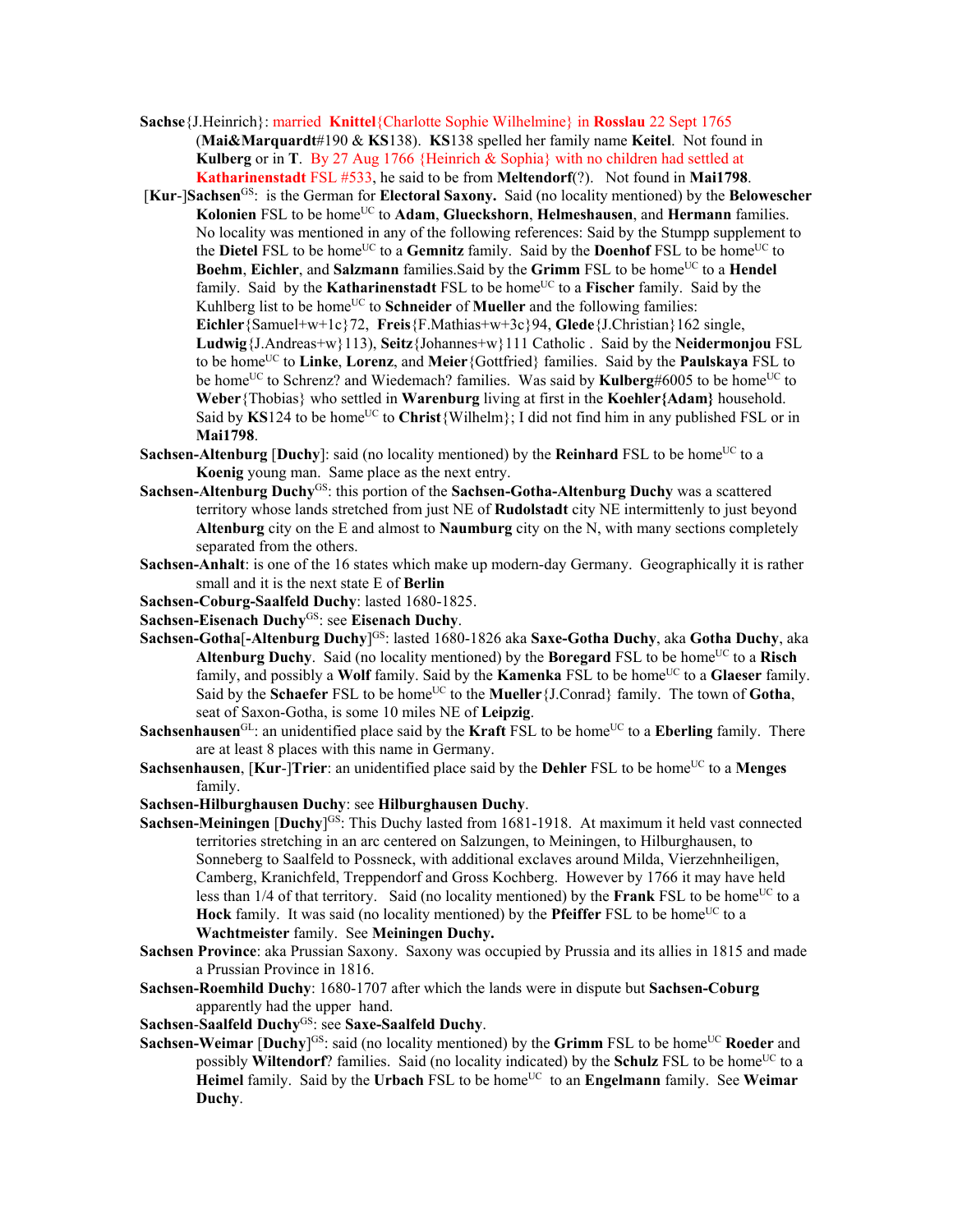- **Sachsen-Weimar-Eisenach Duchy<sup>GS</sup>: created in 1809 by the formal merger of two duchies: Saxe-Eisenach** and **Saxe-Weimar**. From 1741 to 1809 the two duchies were separate but controlled by the same family.
- **Sack**FN{Catharina B.}: married **Stueber**{J.Mich.} (**Mai&Marquardt**#84).Not found in **Kulberg** or in **T**. By 3 Aug 1767 she and her husband had settled at **Boaro** FSL #106 he said to be from<sup>UC</sup> **Weikersheim, Nassau**. Spelled **Striefler**? in 1798 (**Mai1798**:Bt20).
- **Sack**<sup>FN</sup> said by **Kuhlberg**3132 and the **Huck** FSL to be from<sup>UC</sup> [Hessen-]Darmstadt [Landgraviate] (no locality mentioned).
- **Sack**<sup>FN</sup>: a widow said (no locality mentioned) by the **Neidermonjou** FSL to be from<sup>UC</sup> [**Kur-**]**Mainz** with her two **Goebel** children living in her household.
- **Sack**FN: said by the **Ober-Monjou** FSL to be an orphan girl in the **Leribel** household.
- **Sack**<sup>FN</sup>: said by the **Rosenheim** FSL to be from<sup>UC</sup> **Zentlaf**?. I could not identify any of this family in **Mai1798**.
- **Sack**<sup>FN</sup>: said by the **Schoenchen** FSL to be from<sup>UC</sup> **Momberg**, [Hessen-Kassel Landgraviate]. For 1798 see **Mai1798**:Sn27.
- **Sack**FN: also see **Sachs**.
- **Sackfeld, Oesterreich**: an unidentified place said by the **Rosenheim** FSL to be home<sup>UC</sup> to the **Arnhold** {J.Christoph} family.
- **Sacksmannhausen**: see **Sassmannhausen**.
- **Saenger**: go to **Singer** .
- **Sager**<sup>FN</sup>: said by the **Leichtling** FSL #2 to be from<sup>UC</sup> Garmer, **Kurmainz.**
- **Sahl**FN: said by the **Bangert** FSL to be from<sup>UC</sup> Niederlauken, Nassau-Usingen. I could not find this family in **Mai1798**es.
- **Sahl**FN: said by the **Dehler** FSL to be from<sup>UC</sup> **Neustadt**, [**Kur-**]Trier. The maiden name of this widow may have been Klosoniya (**Mai1798**:Wr46)?
- **Sahlfeld**{Karl Gottlieb Conrad}: **Kulberg1600** said he was from<sup>UC</sup> **Isenburg** (no indication which one, and no locality mentioned). He is listed in the **Schilling website** as a first settler in **Schilling** and as leaving fromUC **Buedingen** for **Schilling** in 1766. However, neither he nor any of his family are listed in the **Schilling** 1775 census so this family must have been living in some other Volga village at least through 1775. He was the son of a **Giessen** school teacher and did marry **Schierart**{Eliesabetha} in **Buedingen** on 1 April 1766 (**Mai&Marquardt**#465). Their offspring left **Schilling** during 1793-96 to marry in other colonies (**Mai1798**:Mv2571, 2572, Mv2583) In 1798 the mother, Elisabeth, was still in **Schilling** with 3 of their children and 2 of their grandchildren (**Mai1798**:Sg71). Other children were then in other villages (**Mai1798**:St13,Jo34, Jo52).
- **Sahlfeld** FN: {G.Michael29} from<sup>UC</sup> **Schilling** (St13, Mv2571 for 1793). {Heinrich27} son of Heinrich (**Mai1798**:Sg81). {Regina27} from **Schilling**, daughter of Karl (Jo34, Mv2572 for 1793). Elisabeth Mv2583 in 1796 daughter of {Karl} to **Jost** to marry **Yegof** (Jo52); but {K.Barbara20} from **Schilling**, 1798 wife of **Yegof** (Jo52).
- **Sahlman**<sup>FN</sup>: said by the **Paulskaya** FSL to be stepchildren living in the Pottof? household. I could not find any of them in the 1798 Volga censuses.
- **Saidentsal**FN: see **Seidenzahl**.
- **Saimisch**FN: this family name was found recorded in **Kroppach** marriage records 1762-1767; see **Flegel** trip.
- **Saint**GL: see **St.**.
- **Salathe**{M.Ernestina}: daughter of the late {Adam} of **Buedingen** married **Stein**{J.Conrad} in **Buedingen**  13 May 1766 (**Mai&Marquardt**#644). Not found in any later source.
- **Saldrick**(?)<sup>GL</sup>, **Waldeck**: an uidentified place said by the **Boaro** FSL to be home<sup>UC</sup> to a **Seifert**? family. **Saleson**{J.Nicol.}: witness at the 22 July 1766 **Luebeck** marriage of **Lautenschlaeger** {Hans
	- Nicolaus/Johannes} and **Daumer**FN{Margaretha E.} (**Mai&Marquardt**#1325). Not found in any later source.

**Salfurt**: see **Patzel**{Christopf}.

**Salgen**GL**, Bavaria**: is some 25 miles SW of **Augsburg, Bavaria**, and said by the **Preuss** FSL to be home to a **Winkler** family.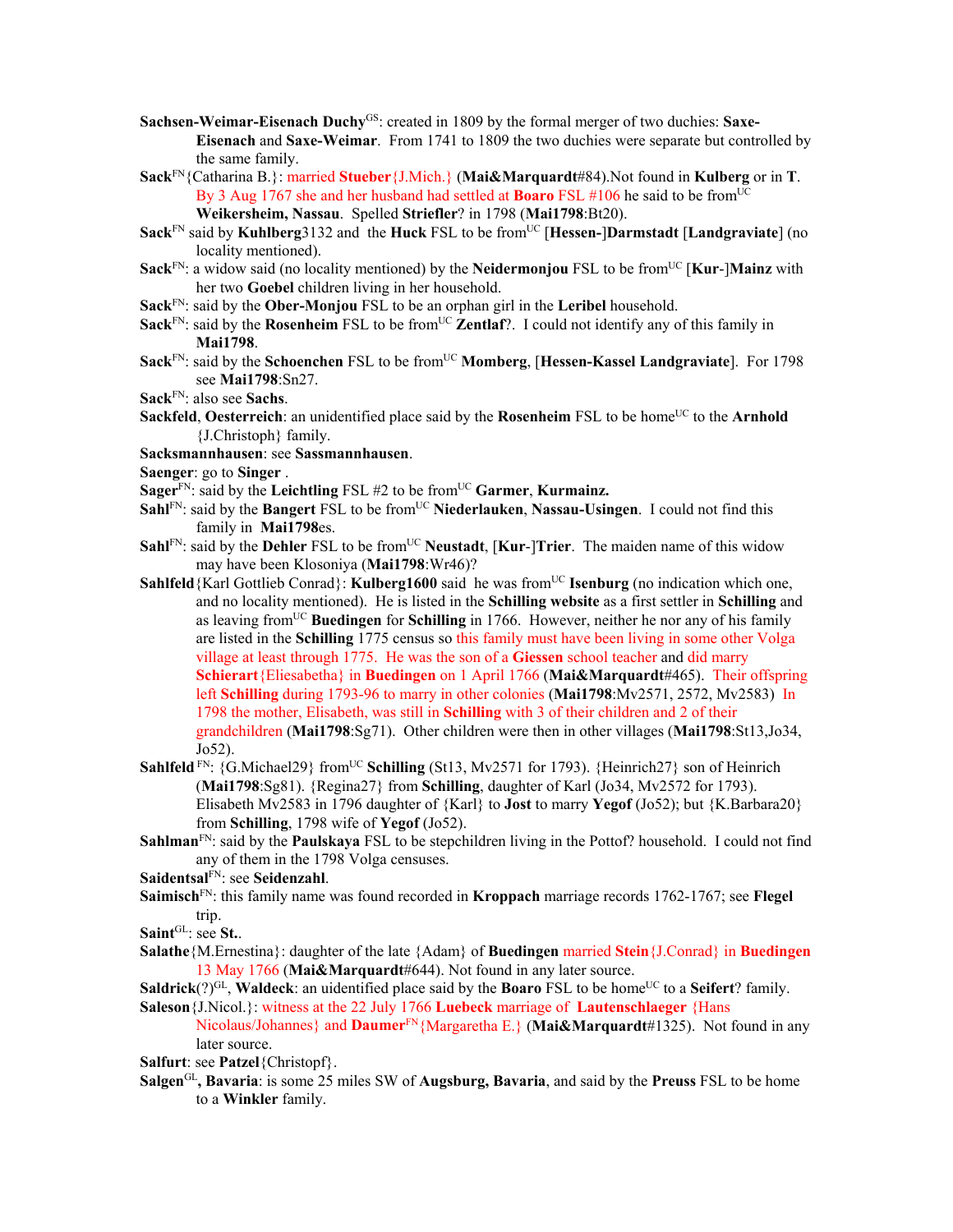**Salmbach**, **Neuenbuerg** [**Amt**], **Wuerttemberg**: is 2.5 miles SE of **Neuenbuerg** town.

- **Salmbach**, [**Weissenburg Kreis**], **Elsass**: was 6 miles SE of **Wissenburg** city.
- **Salmetzger**<sup>FN</sup>: said by the 1798 **Rohleder** census to be the maiden name of frau **Frank** (Mai1798:Rl22). Spelled elsewhere as **Seilemitzke** and **Seilenitz**.
- **Salmuenster**<sup>GL</sup>, [**Fulda Bishopric**]: said by the **Graf** FSL to be home<sup>UC</sup> to a **Ruebesam** family. Said by the **Hildmann** FSL to be home<sup>UC</sup> to **Heinrich**, **Keib/Keip**, **Resch**, and

**Schuldenberger/Schaumberger** families. Said by the **Buedingen** ML to be home<sup>UC</sup> to **Rau**{Philip} who married in **Buendingen** 9 April 1766 (**Mai&Marquardt**#504), and who with his wife settled at **Huck** FSL #71 which said he was a Catholic fromUC **Fulda** [**Bishopric**]. Said by the **Koehler** FSL to be homeUC to **Bergeritz**, **Huber**, **Klug**, **Schmidt**, **Seipel**, and possibly **Wahl** families; the **Buedingen** ML also said that the **Wahl** woman was from<sup>UC</sup> the area of **Saalmuenster** (Mai&Marquardt#568). Said by the Roethling FSL to be home<sup>UC</sup> to an Elhart family. The modern name of Salmuenster evidently is **Bad Sol-Salmuenster.**

- **Salmuenster**<sup>GL</sup>, **Fulda** [**Bishopric**]: said by the **Krasnoyar** FSL to be home<sup>UC</sup> to a **Baecker** family. Salmuenster belonged to the Bishop of **Fulda** 1734-1803. It is some 23 miles SW of **Fulda** city, and said by the **Pfeiffer** FSL to be home<sup>UC</sup> to a **Koehler** family.
- **Salomon**{Peter}: **KS**125 and 152 say he married in 1765 in **Rosslau**. He did on 1 June 1766 marry **Detisch**{A.Maria} in **Rosslau** {**Mai&Marquardt**#995). Not found in **Kulberg.** In 1766 he and wife {A.Margaretha} took transport for the **Volga** (**T**6718-6719). I found no later record for them.
- **Salorkube**?<sup>FN</sup>: said by the **Neidermonjou** FSL to be from<sup>UC</sup> **Merzhausen** with **Schmidt** step-children from **Darmstadt** in the household. Spelled **Sartorius** in 1798 (**Mai1798**:Nm21, Pl40).
- **Saltzmann**FN: see **Salzmann**.
- **Salz**, **Kurpfalz**: an unidentified place said by the **Hoelzel** FSL to be home<sup>UC</sup> to a **Hof**{Philipp} family. There were at least 3 Salzs but none that I can find in the lands of **Kurpfalz**.
- **Salzberg**GL: an unidentified place said by the **Paulskaya** FSL to be home<sup>UC</sup> to a **Lange** family. There were at least 4 Salzbergs in the Germanies.
- **Salzburg**, [**Austria**]: is 115 km SE of **Munich**. **Hoedl**{Stephan} was born on the manoral farm of St.Peter Monastery here; he married **Gall**{A.Marg.} 30 Apr 1766 in **Woehrd**  (**Mai&Marquardt**#784).
- **Salzing**(?)GL: is an unidentified locality which, according to the **Frank** FSL, was in the state of **Sachsen** and was home<sup>UC</sup> to a **Schmick** family.
- **Salzmann<sup>FN</sup>:** said by the **Doenhof** FSL to be from<sup>UC</sup> **Sachsen** (no locality mentioned). Later spelled **Saltzmann**.
- **Salzmann/Saltzmann<sup>FN</sup>J.Georg**}: said by the **Grimm** FSL #39 to be from<sup>UC</sup> **Darmstadt** (no locality mentioned). The **Buedingen** ML says a **Saltzmann** {J.Georg} (who may have been this one) married 4 April 1766 **Roeder**{Dorothea}; 1775 census #116; probably 1798 Gm90 (**Mai&Marquardt**#479 & **KS**152).
- **Salzmann/Saltzmann**{Johannes}: (same man as the previous entry?) arrived at **Flensburg, Schleswig Royal Duchy** in July 1762. With wife and child he deserted the **Danish colonies** in 1765. By 1775 they had settled in **Grimm** 1775 census #116 (**EEE** p.572).
- **Salzmann**<sup>FN</sup>: said by the **Louis** FSL to be from<sup>UC</sup> **Mittelsinn-bei-Aura**, **Wuerzburg**. ). In 1798 the family name was spelled **Saltzmann** (**Mai1798**:Ls10, Mt52).
- **Salzmann**<sup>FN</sup>: said by the **Mueller** FSL to be from<sup>UC</sup> **Nordeck**.
- **Salzungen**<sup>GL</sup>: an unidentified place said by the **Buedingen** ML to be home<sup>UC</sup> to an **Illingen** woman and a **Mueller** man who married in 1766; the couple later moved to **Frank** (**Mai&Marquardt**#708). Also see **Selzich, Sachsen.**
- **Salzwedel**GL, [**Kur**-]**Brandenburg**: some 96 miles WNW of **Berlin**, now in **Sachsen-Anhalt**, and said by the **Kratzke** FSL to be home<sup>UC</sup> to a **Schneider** family. Said by the **Schaefer** FSL to be home<sup>UC</sup> to the **Schulz** family.
- **Salzburg**GS: a Catholic Principality in **Austria** in the 1760s, is 256 miles SE of **Frankfurt-am-Main** in **Austria**, and said by the **Kamenka** FSL to be home<sup>UC</sup> to a **Baron** family. Said (no locality mentioned) by the **Preuss** FSL to be home<sup>UC</sup> to a **Sartor** family.
- **Salzschlirff** GL: is now called **Bad Salzschlirf** and is some 9 miles NW of **Fulda** city. According to the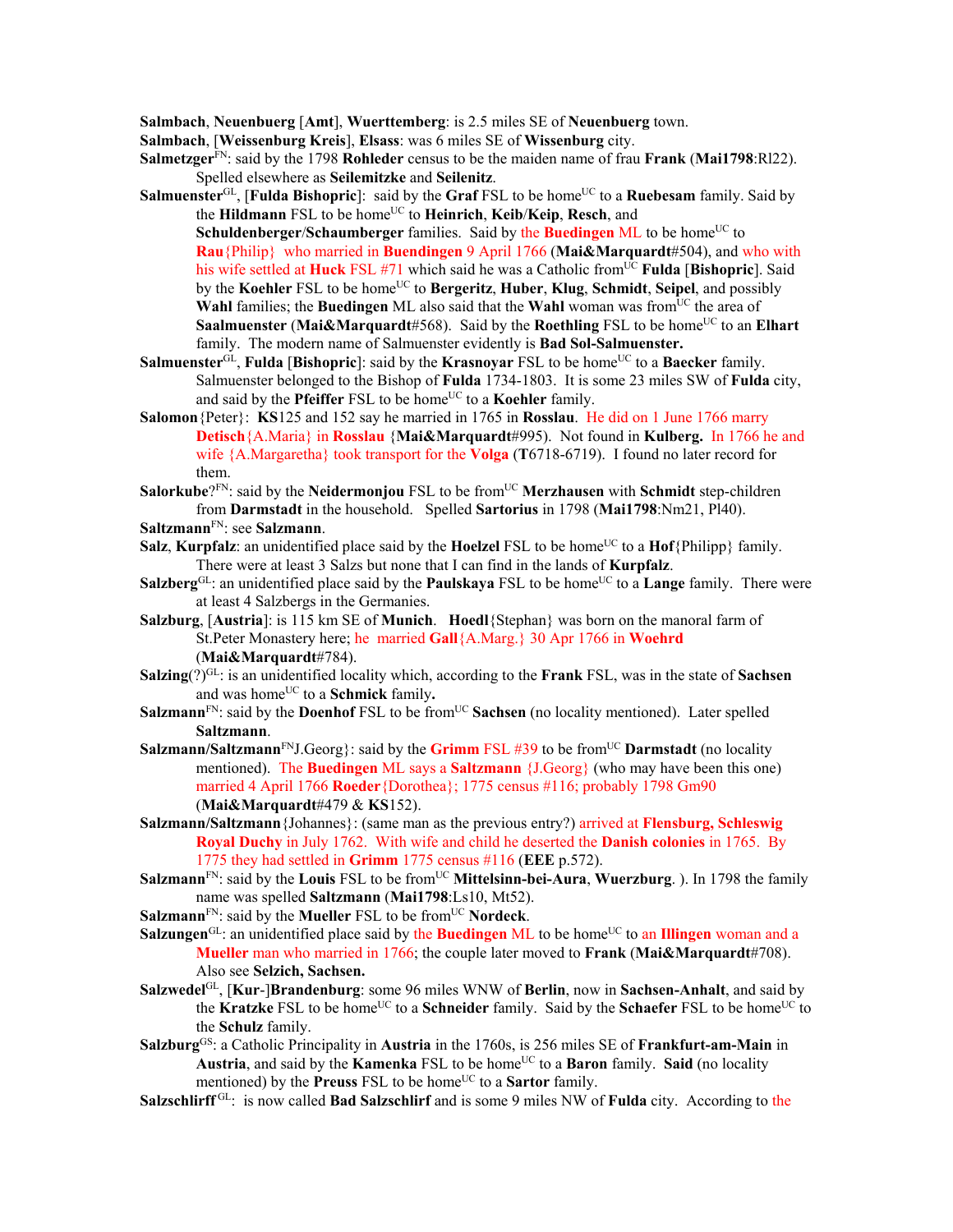**Buedingen** ML this was the home<sup>UC</sup> of a **Breler** woman who married in 1766 a **Diedrichs** man; by 1767 the couple was in **Koehler** [where his name was given as **Dietrich**]; Stummp called the place **Bad Salzschlirf** and and described her as a **Praller** from **Bad Salzschlirf** (**Mai&Marquardt**#588).

**Sam**FN: said by the **Rosenheim** FSL to be fromUC **Bichwen**?, **Schwaebischen Reichkreis**. I could not identify any descendant of this family in **Mai1798**.

**Samara Region**: an area with German settlements NE of Saratov.

**Samder**<sup>FN</sup>: said by the **Katharinenstadt** FSL to be from<sup>UC</sup> **Heide, Holstein**.

**Samer**<sup>FN</sup>: said by the **Pfeiffer** FSL to be from<sup>UC</sup> **Aschaffenburg**. Later spelled **Sommer** (Mai1798:Pf46). **Sames**{Johnnes}: **KS**152 says he was from **Villingen** near **Giessen**.

- **Samoszcin**, **Posen Department**, **Warsaw Duchy**: nka Szamocin, **Poland**, was 10 miles SW of **Wirsitz**. It was proven by the **GCRA** to be home (1805) to the **Teske**{J.Christoph/Johannes} family that settled in **Neudorf**. The GCRA also found it associated with **Bischke** (1804-13) and **Breitmaier** (1819) families.
- **Samotschin**: this is **Samoszcin**.
- **Sandau**GL, **[Kur-]Brandenburg**: it now seems to be in **Sachsen-Anhalt** some 58 miles WNW of **Berlin** city center, and was said by the **Kolb** FSL to be home<sup>UC</sup> to a **Kanzler** family.

**Sandbach**GL, [**Breuberg Condominium**]: is some10 miles N of **Erbach** city, and said by the **Frank** FSL home<sup>UC</sup> to a **Hoffaerber** family.

- **Sandberg**GL, [**Herrschaft Gersfeld**]: is very near **Gersfeld, Hessen** and was home to the **Schoessler/Schissler** who went to Walter.
- **Sander**<sup>FN</sup>: said by the **Belowescher Kolonien** FSL to be from<sup>UC</sup> **Dresden** and to have married in **Oranienbaum** a Hess woman from<sup>UC</sup> Isenburg.
- **Sander**<sup>FN</sup>{Michael}: said by the **Cheisol** FSL to be from<sup>UC</sup> Bitche, Frankreich. For 1798 see **Mai1798**:Mt66.
- **Sander**FN{Johann}:}: said by the **Dinkel** FSL (#37b) to be a 12 year-old orphan in the **Hartmann**{Hans} household which was said to be from **Bulwitz**?, **Schweden**.
- **Sander**FN{Ludwig}: this widower was said by the **Kathareninstadt** FSL (#187) to be fromUC **Heide**, **Holstein**.
- **Sander**FN: said by the 1798 **Orlovskaya** census to be the maiden name of frau **Goetz** (**Mai1798**:Or26).
- **Sander**{Georg}: his widowed **Staudaker** wife is listed in the 1798 **Seelmann** census (Mai1798:Sm20), but I cannot find him in any FSL.
- **Sander**{M.Elisabeth}: married **Giedemann**{Ernst H.} in **Luebeck** 17 July 1766 (**Mai&Marquardt**#198). **KS**130 mistakenly said this was in 1765. I did not find them in any later source.
- **Sandhausen, Boxberg-bei-Heidelberg, Kurpfalz**: is 4 miles SSE of **Heidelberg**. **EEE** p.637 says **Weckesser**{Andreas} came from here.
- **Sandhof**GL, **Marienburg Amt**: is now Piaski, **Poland**, and was 1 mile E of **Marienburg** city. Said by the **Rosenort** FSL to be home<sup>UC</sup> to a **Klaassen** family, and possibly to a **Neufelt** family.
- **Sandmeier**FN: said by the 1816 **Glueckstal** census (**KS**:674, 414) to be from **Buetten**, **Saarunion** [**Amt**], [**Oberamt**], **Zabern**, **Elsass**. They did leave from there going first to **Tscherwenka** and then to **Glueckstal**, but the **GCRA** proved using **FHL**(442,795) that they earlier came from **Seengen**, **Aargau Kanton**, **Switzerland** to **Buetten**. See the **GCRA** book for more details.
- **Sandt/Zandt**{Michael}: married **Schultz**{Sophia} in **Luebeck** 21 July 1766 (**Mai&Marquardt**#192). On 12 Sept 1766 **Zandt**{Michael & Dorothea} and 1 child arrived in **Russia**, he said to be from UC **Dieburg** (**Kulberg**4829). Later in 1766 {Michael & Maria} and one son took transport in **Oranienbaum** for the **Volga** (**T**4629-4631). Not found in any published FSL.
- **Saner**<sup>FN</sup>: said by the **Orlovskaya** FSL to be from<sup>UC</sup> **Harmuthsachsen**?.

**Sanflet**?<sup>GL</sup>, **Uwern**?: an unidentified place said by the **Brabander** FSL to be home<sup>UC</sup> to a **Gimbald** family. **Sanger:** go to **Singer**.

**Sangerhausen**<sup>GL</sup>, **[Kur-**]**Sachsen**: is 22 miles E of **Nordhausen** city. Said by the **Jost** FSL to be home<sup>UC</sup> to a **Koenig** family. Said by the **Lauwe** FSL to be home<sup>UC</sup> to a **Stieglitz** family, and, possibly, to a **Mueller** family. Said by the **Urbach** FSL to be home<sup>UC</sup> to a **Herbst** family, and possibly to a **Lehmann** family.

**Sankt Goar**GL, [**Katzenelnbogen County**, **Hessen-Kassel**]: is some 15 miles SSE of **Koblenz** city and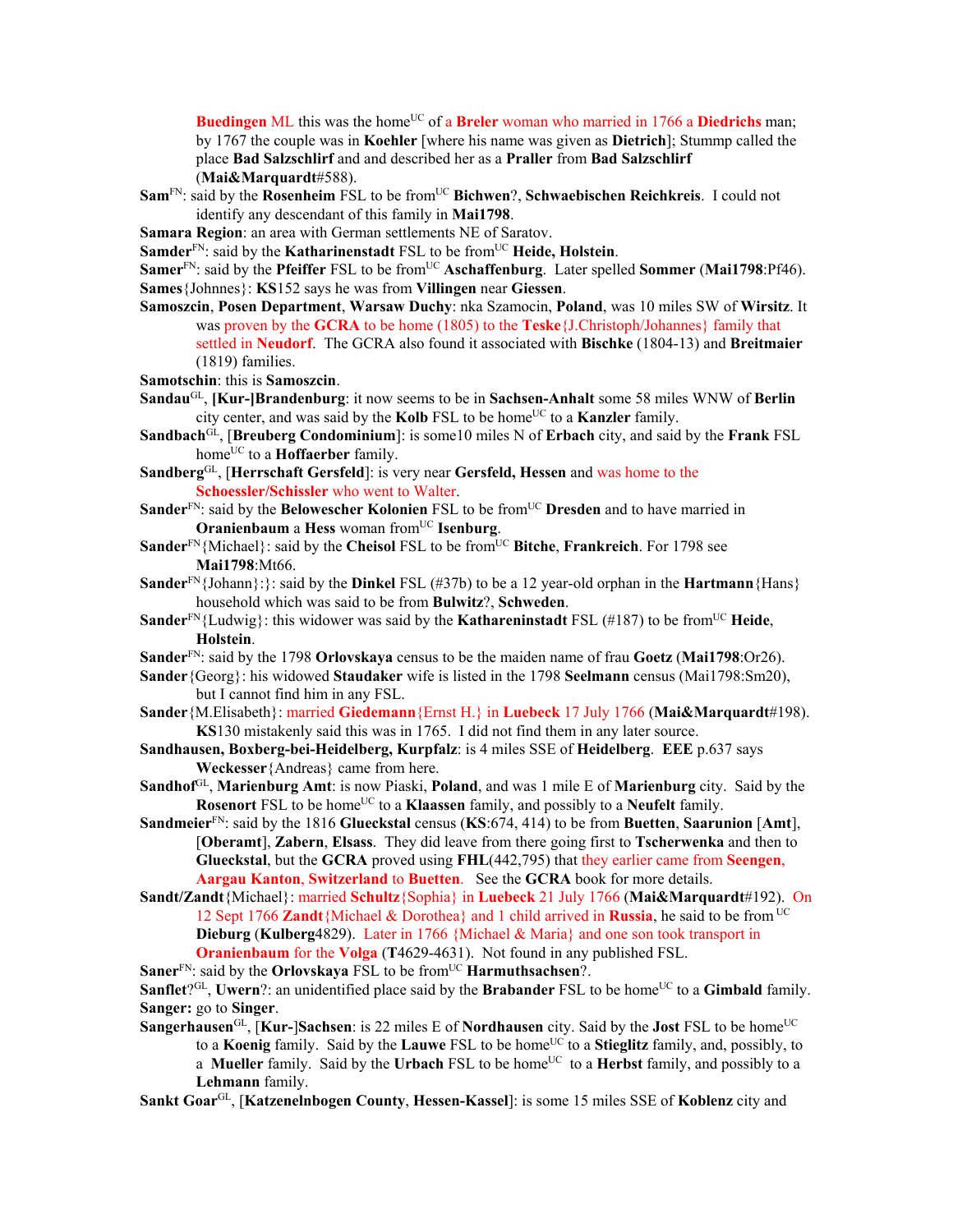said by the **Paulskaya** FSL to be home<sup>UC</sup> to a **Pfeifer** family.

- Sankt Jacob<sup>GL</sup>: an unidentified place said by the Leitsinger FSL to be home<sup>UC</sup> to a Baumtrog family. There are at least 18 such places in or near Germany and mostly Austria.
- **Sankt-Thomas**<sup>GL</sup>, Falkenstein: an unidentified place said by the Kolb FSL to be home<sup>UC</sup> to Becker and **Dorn** families.
- **Sanningen**?: an unidentified place said by the **Susannental** FSL to be home<sup>UC</sup> to a **Zahn** family.
- **Sansor**?FN: this widow said by the **Reinhard** FSL to be from<sup>UC</sup> Kiel, Holstein<sup>[</sup>-Gorttorp Duchy]. I could not find her in **Mai1798**.
- **Sanyer**FN: go to **Singer.**
- **Saoruno**?<sup>GL</sup>, **Sachsen**: : an unidentified place said by the **Fischer** FSL to be home<sup>UC</sup> to a **Friebus**? family. **Sapper**FN: see **Zaper**.
- **Saratov**: the Russian provincial capital covering the lands of the early Volga German colonies, and said by the **Enders** FSL to be home<sup>UC</sup> to frau **Rosenquist**.
- **Sarmi**?<sup>GL</sup>, **Schweden**: an unidentified place said by the **Dreispitz** FSL to be home<sup>UC</sup> to a **Londerin**? family.
- **Sarran**(?)<sup>GL</sup>: an unidentified place said by the **Katharinenstadt** FSL to be home<sup>UC</sup> to a **Schulz** family. There are 2 places in central France with this name.

**Sarreguemines**: see **Saargemuend**.

- **Sarselius**{Johannes}: married **Roth**{Catharina} in **Buedingen** 16 March 1766 (**Mai&Marquardt**#436). **KS**151 has {Joh. & Katharina}. Not found in **Kulberg** or in **T**. By 1775 she is listed in **Schilling** (**1775 census** #85). He probably died before 1775.
- Sartenbach<sup>FN</sup>: said by the **Paulskaya** FSL to be from<sup>UC</sup> Breslau. I could not find this family in the 1798 Volga censuses.
- **Sartisson**FN: said by the **Belowescher Kolonien** FSL to be fromUC **Erbach** (no locality mentioned).
- Sartor<sup>FN</sup>: said by the **Preuss** FSL to be from<sup>UC</sup> Salzburg.

**Sartorin**FN: this family name was found recorded in **Schlitz** marriage records 1762-1767; see **Flegel** trip. **Sartorius**FN: see **Salorkube**.

- **Saryhausen**? GL, **Wuerttemberg**: an unidentified place said by the **Laub** FSL to be home<sup>UC</sup> to a **Ludwig** family.
- **Sasa**?<sup>GL</sup>, **Darmstadt**: an unidentified place said by the **Lauwe** FSL to be home<sup>UC</sup> to a **Schmidt** family and possibly to a **Bohlenger** family.
- **Sasbach**GL**, Baden-Baden**: seems to be some 29 miles SW of **Karlsruhe** and is said by the **Rothammel** FSL to be home<sup>UC</sup> to a **Fur/Fuhr**? family.
- **Sassanfahrt**(?)<sup>GL</sup>: is some 7 miles SE of **Bamberg** city, and said by the **Boaro** FSL to be home<sup>UC</sup> to a **Schmilzer** family.
- **Sassanfahrt**?, **Bamberg** [**Bishopric**]: is 7 miles SE of **Bamberg** city, and was said by the **Leitsinger** FSL to be home<sup>UC</sup> to two **Rauch** families.
- **Sasse**FN{Nicolaus}: married **Hohmann**{Catharina Elisabeth} in **Luebeck** 12 June 1766 (**Mai&Marquardt**#76). on 8 Aug 1766 with wife and 3 children – Valentin 17, Carl 16, A. Elisabeth – he arrived in **Russia**, he said to be from<sup>UC</sup> **Mecklenburg** (**Kulberg**#76). Later in 1766 {Nicolas, Catrina, & Carl 14} in **Oranienbaum** took transport for the **Volga** (**T**636-638). By 15 Sept 1767 {Nicolaus & Katharina} with step-son **Eckardt**{Karl} 16, had settled at **Laub** FSL #46 & 46a, he said to be from<sup>UC</sup> Guestrow, Mecklenburg. Die Luebecker Traulisten has **Lohmann**{Katharina E} and **KS**153 has **Hohmann**. Not found in **Mai1798**.
- **Sassendorf**, [**Bamberg Bishipric**]: is 9 km NNE of **Bamberg** city, and was said by Recruiter Beauregard's 1768 list to have been home<sup>UC</sup> to the **Stecklein** {Simon} family (**Lk**122) [probable first settlers in **Zug**]. **Stecklein**/**Stocklein**{Simon}122
- **Sassenreuth**(?)GL, **Bayreuth**: is some 12 miles SSE of **Bayreuth** city **Bavaria**, and said by the **Dinkel** FSL to be home<sup>UC</sup> to a **Dinkel** family.

**Sasser**: go to **Sasse**.

- **Sasserath**?, [**Juelich Duchy**]: is now a neighborhood on the S side of **Moenchengladbach** city (**Lk**46). **Sassmannhausen**/**Sacksmannhausen**?/**Gauzen**{Conrad}: said by the first **Stahl-am-Karaman** FSL
	- (#26) to be fromUC **Lauterbach**. The Pleve version said he was fromUC **Gruenberg**, [**Hessen** ]**Darmstadt** [**Landgraviate**].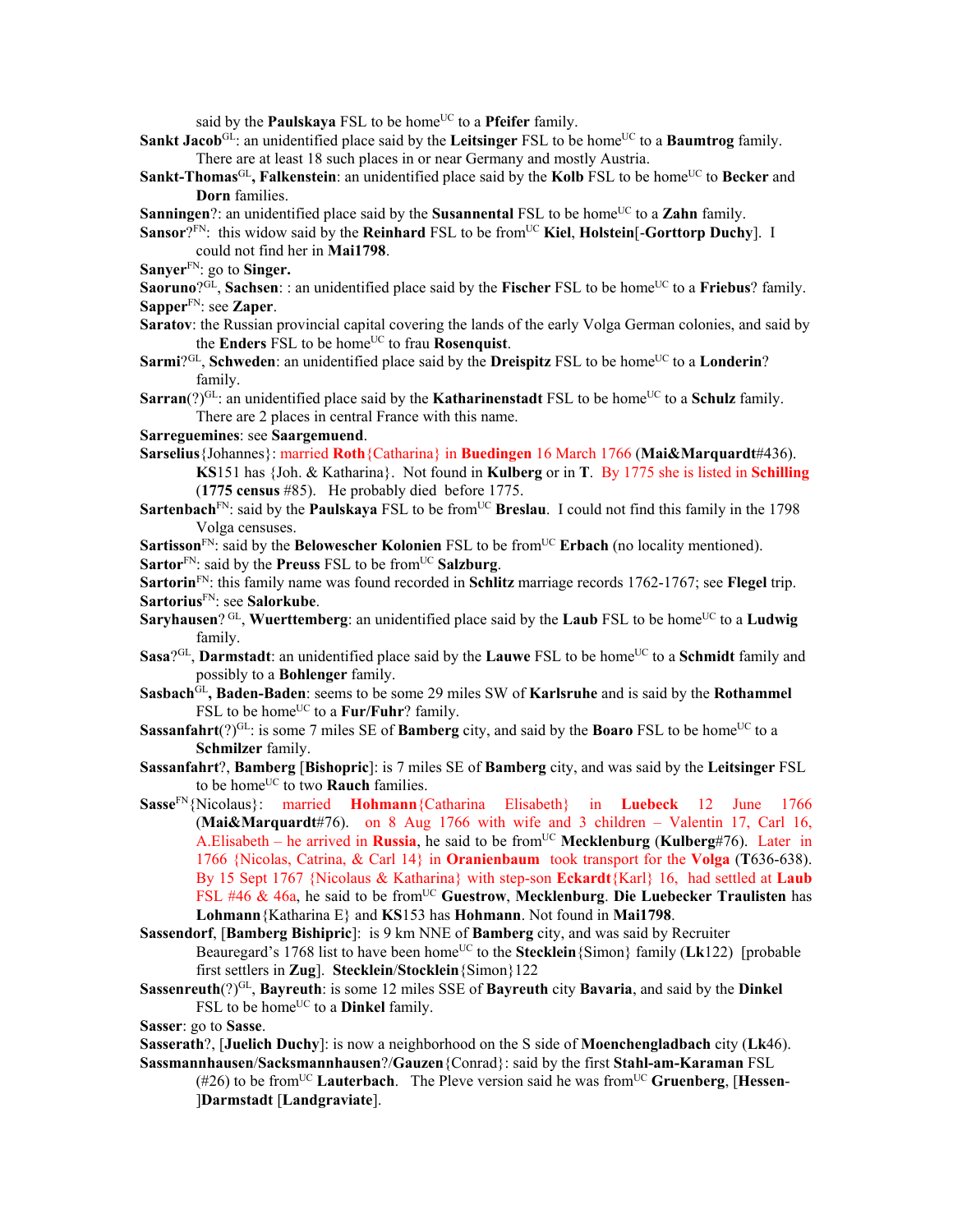**Satler**FN: go to **Sattler**.

- **Satteldorf**GL, **Crailsheim** [**Amt**], **Wuerttemberg**: is 2 miles NNE of **Crailsheim** city, and the **GCRA** proved this home to the **Kraus**{Andreas} family that settled in **Kassel**.
- **Sattler/Satler**: interfiled in the following:
- **Sattler** {F.Jacob, Peter}<sup>FN</sup>: both the 1816 **Kassel** census (#34, 101) and **KS**:415 said this family came fromUC **Klimbach**, **Weissenburg** [**Amt**], **Elsass**. Apparently the **GCRA** did not try to verify this origin, but they did, using **FHL**#772,787 prove that at least one child and a spouse in the family had been born in **Rott**, **Weissenburg** [**Amt**], **Elsass**. See the **GCRA** book for more.
- **Sattler** {Michael}<sup>FN</sup>: listed by the 1858 **Kassel** census (#220) without origin. I do not find him mentioned in the **GCRA** book.
- **Sattler**{Siegfried}FN: both the 1816 **Kassel** census (#34, 68) and **KS**:415 (with the wrong given name) said this family came fromUC **Grosssachsenheim**, **Vaihingen** [**Amt**], **Wuerttemberg**. Apparently the **GCRA** did not try to verify this origin. See their book for more.
- **Satler/Sattler**<sup>FN</sup>{J.Heinrich}: said by the **Messer** FSL #50 to be from<sup>UC</sup> **Isenburg** (no locality mentioned). In 1798 the family name was spelled **Sattler** (**Mai1798**:Ms12).
- **Sattler**FN: said by the **Ober-Monjou** 1798 census to be the maiden name of frau **Krannewitter** (**Mai1798**:Om24).
- **Sattler**: **KS**153 says he came from **Bueches** near **Buedingen**.
- **Sattler**FN: also see **Satler**.
- **Satzfried**?<sup>FN</sup>: said by the **Dobrinka** FSL to be from<sup>UC</sup> **Darmstadt**.
- Saubach<sup>GL</sup>: an unidentified place said by the **Paulskaya** FSL to be home<sup>UC</sup> to a Schulz family. This probably was some 17 miles NE of **Weimar** city in **Kursachsen**, although there was another Saubach in **Austria**.
- **Sauer**<sup>FN</sup>{Jacob}: by 15 April 1765 with wife {Sibilla} he settled at **Dobrinka** FSL #21 said to be from<sup>UC</sup> **Lebront**(?), **Wittenberg**. In 1798 his wife's maiden name was given as Huebert? (**Mai1798**:Db56).
- Sauer<sup>FN</sup>{Heinrich}: by 3 Aug 1767 with wife {Anna} he had settled at **Kano** FSL #9 said to be from<sup>UC</sup> **Nassau**-**Usingen** [**Principality**] (no locality mentioned).
- **Sauer**<sup>FN</sup>{Johannes}: said by the **Norka** FSL #68 to be from<sup>UC</sup> **Isenburg** (no locality mentioned). For 1798 see **Mai1798**:Nr91, 29 and 74.
- **Sauer**{Georg}: said by the Recruiter Beauregard's list (Lk105) to have been from<sup>UC</sup> Bensefert? and to have gone with wife {Maria} to **Schaffhausen** in 1768(**Lk**105) where they were likely first settlers, For 1798 see **Mai1798**:Lz29.
- **Sauer**<sup>FN</sup>{Johannes}: said by the **Seewald** FSL #27 to be from<sup>UC</sup> **Hofheim**, **Worms**.
- **Sauer/Hauer**{Kornelious/J.Nikolaus}: **KA**153 says he left **Kreuzwertheim** with wife and child heading for **Vollmer**. By 18 July 1766 with wife {A.Elisabeth} and an infant son he had settled at Volmer FSL #40 said to be fromUC **Bamburg**. Later spelled **Hauer**.
- **Sauer**{Johann}: on 4 July 1766 single he arrived in **Russia** said to be from **Lausnitz** and the servant of Wenzel{Friedrich} {**Kulberg**1676).
- **Sauer**{Johann}: a Catholic farmer he arrived with wife {A.Barbara} in **Russia** 8 Aug 1766, said to be from **Trier** (**Kulberg**3336).
- **Sauer**{Johann}: a shoemaker of the Reformed faith he arrived single in **Russia** 12 Sept 1766 (**Kuoberg**5354).
- **Sauer**{J.Georg}: a Lutheran farmer he arrived with wife {A.Elisabeth} and 3 children in **Russia** 15 Sept 1766 (**Kulberg**6364).
- **Sauer**{Lorenz}: a Catholic farmer he arrived with wife {Ursula} and 3 children in **Russia** 29 Aug 1766, said to be from **Franken** (**Kulberg**5093).
- **Sauer**FN: also see **Gauri**.
- **Sauerbrey/Sauerbrei**{Jacob}: Lutheran left **Kurpfalz** arriving at **Fridericia, Juetland . Province** in May 1760. His wife died on the way there and he then married **Attich**{Elisabeth} in **Kolding** in December 1760. With 6 children they were recorded in one of the **Danish colonies** as late as December 1764 (**EEE** p.573). In the 1798 census a son and a daughter were living in **Hussenbach** #46 and #108, and a daughter was living in **Schilling** #70 **(Mai1798).**
- **Sauerbrei**(**s**){A.Margaretha}: married **Schaeffer**{Juergen Baltzer} 25 April 1766 in **Luebeck**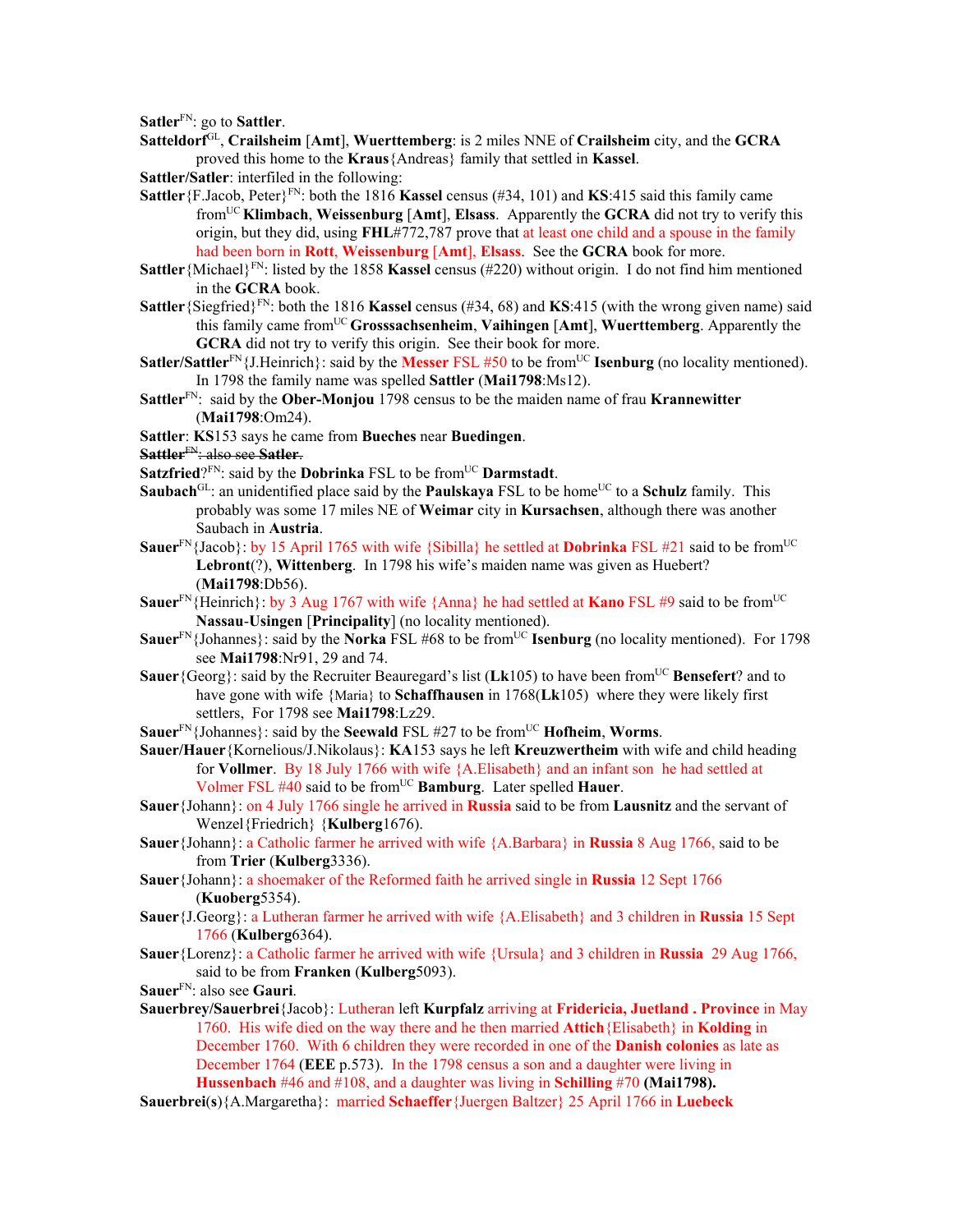(**Mai&Marquardt**#144 & **KS**153). Not found in any later source.

**Sauerbreis/Sauerbrey**{Johanna}: On 12 March 1766 she was god parent at the **Lubeck** baptism of **Lutz**{J.Adam} son of {J.Adam} and his **Staatswiesel** wife {A.M.Elisabeth} (**Mai&Marquardt**#1282). Married **Hasenfus**{J.Adam} 25 April 1766 (**Mai&Marquardt**#143). 20 May1766 they arrived at **Kronstadt**, he said to be fromUC **Heilbronn** (**Kulberg**198). In Aug 1766 in **Oranienbaum** he signed a promise to settle in **Hirschenhof** colony, **Latvia** (**EEE** p.434).

**Sauermilch** FN<sub>{Jacob}</sub>: Lutheran left<sup>UC</sup> either **Eisenach** or the **Isenburg Principality** arriving at **Flensburg** in September 1761. In April 1765 with wife {Johanna M.} and son he applied for permission to leave the Danish colonies (**EEE** p.573). By March 1766 with 3 children they were in **Rosenheim** FSL #2 which said he was from<sup>UC</sup> Kaltennordheim?, Sachsen-Weimar [Duchy]. For 1789, 1795 and 1798 see **Mai1798**:Mv2467 and 2475, Rm23 and 15, En 25 and 24.

**Sauerwald**<sup>FN</sup>: said by the **Belowescher Kolonien** FSL to be from<sup>UC</sup> **Koeln**.

**Sauerwald**<sup>FN</sup>: said by the **Preuss** FSL to be from<sup>UC</sup> **Amorbach/Bauerbach, Kurmainz.** 

**Sauerwein**<sup>FN</sup>: said by the **Kraft** FSL to be from<sup>UC</sup> Ober Wintersheim, Darmstadt.

**Saul**{M.Elisabeth}: proven the wife of **Ort**{J.Leonard} in **Luezelbach**[, **Hessen-Darmstadt Landgraviate**].

- **Saul**{Johann}: a Catholic farmer with wife {Catharina} he arrived in **Russia** 18 June 1766 from **Freiberg**  with wife {Catharina} (**Kulberg**1035).
- **Saulburg**<sup>GL</sup>: an unidentified place said [evidently by mistake] by the **Buedingen** ML to be home<sup>UC</sup> to an **Armbruester** man who married a **Schipp** woman in 1766; by 1767 this couple was in **Krasnoyar** (**Mai&Marquardt**#569). The only Saulburg I could find was in Kurbayern considerably E of **Regensburg** city – ed.
- **Saulcet dr. Allier**, **Lothringen**: is 107 miles SW of Dijon, France, and said by the **Degott** FSL to be home<sup>UC</sup> to a **Mehlberger** {Michael} family.
- **Saumarye**<sup>VV</sup>: is one version of the Russian name for **Bangert**<sup>VV</sup>.
- **Saumorje**<sup>VV</sup>: is one version of the Russian name for **Bangert**<sup>VV</sup>.
- **Sauter/Sautter**FN: arrived in South Russia in 1819; later settled in **Gueldendorf, Odessa**; family records found by **Curt Renz** both in **Willmandingen, Reutlingen Oberamt, Wuerttemberg** and in **Kirchardt, Sinsheim Amt, Baden**. The **GCRA** book has some additional information on this family.

**Sautter**FN: see **Sauter**.

- **Savino Salo**GL: see **Dorschau**.
- **Savoyen Hertzogtum<sup>GS</sup>: the Duchy of Savoy** was at the NW corner of present-day Italy. In 1718 its ruler became King of Sardinia, and the duchy became part of that Kingdom which included the cities of Nice, Turin and Genoa.

**Sawatski**FN: see **Sawazki**.

**Sawatsky**FL: see **Sowatsky**.

- Sawazki<sup>FN</sup>: said by the **Husaren** FSL to be from<sup>UC</sup> Simbirsk, Russland. In 1798 spelled Sawatski (**Mai1798**:Hn5, Mv1036).
- **Sawizki**<sup>FN</sup>: said by the **Husaren** FSL to be from<sup>UC</sup> **Druja**?, **Polen**. I could not find this family in the 1798 Volga censuses.

**Saxe-** is an anglicized form of the German prefix **Sachsen-.**

**Saxe-Saalfeld Duchy**GS:see **Sachsen-Saalfeld**.

**Saxony**GS: aka **Kursachsen**: in the 1760s was a very large country (Electoral Saxony in English). Today Saxony with different boundaries is a federal state in eastern Germany. Said (no locality mentioned) by the **Kratzke** FSL to be home<sup>UC</sup> to a **Zuege/Zuge** family. Said (no locality mentioned) by the Merkel FSL to be home<sup>UC</sup> to a Getse/Goetz? family. Said (no locality mentioned) by the **Stahl-am-Karaman** FSL to be home<sup>UC</sup> of **Migne** and **Vitsel** families. Also see **Kursachsen** and **Sachsen**.

**Sayter**FN: see **Seiter**.

- **Sayn-Altenkirchen County**<sup>GS</sup>: was a trifurcated country which lay in the northeastern most corner of the current state of Rhineland Palatinate. See **Altenkirchen**.
- **Sayn-Hachenburg County<sup>GS</sup>:** was a trifurcated country the largest chunk of which surrounded **Hachenburg** city and extended to the SW.